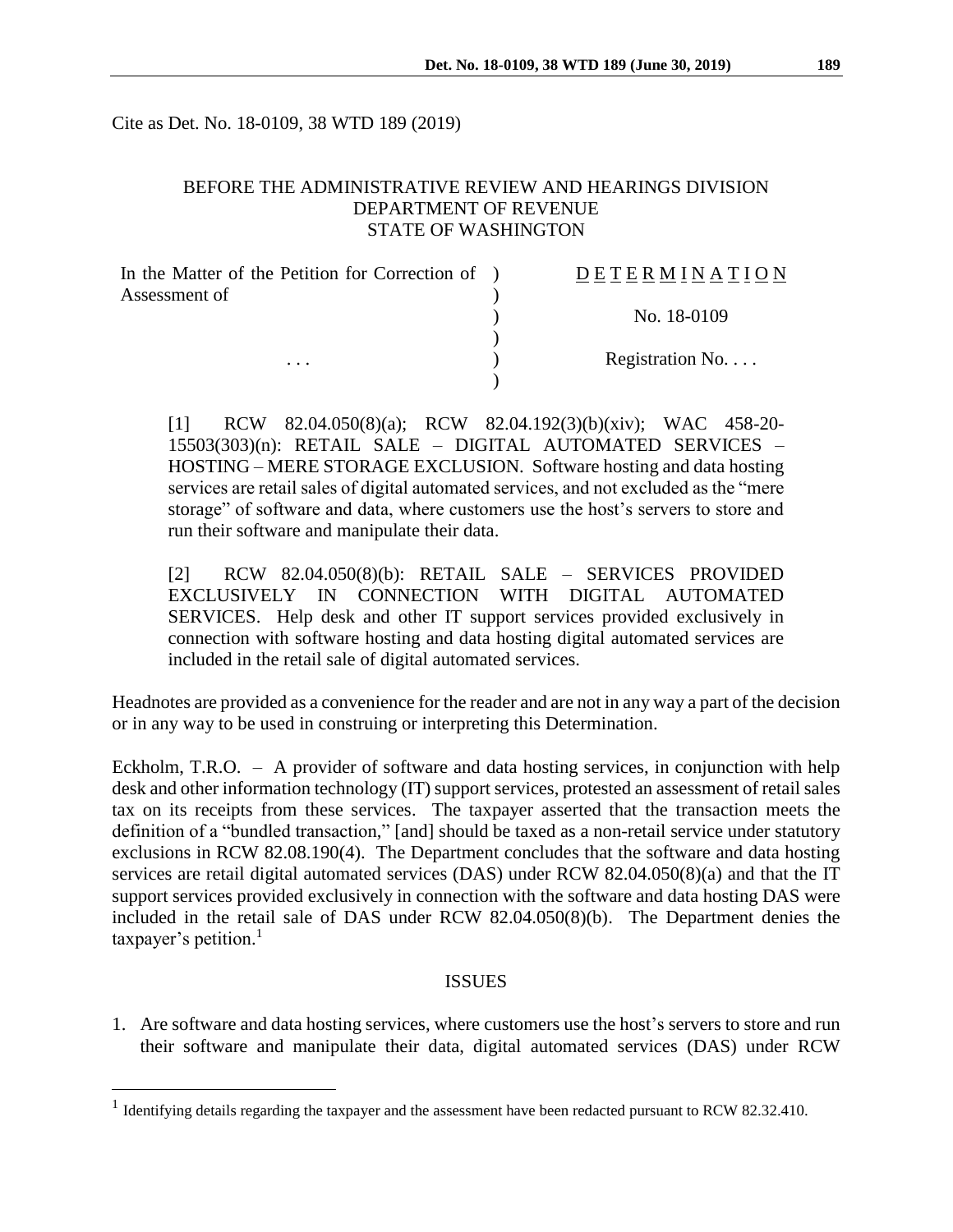82.04.050(8)(a), or are they excluded as the "mere storage" of software and data under RCW 82.04.192(3)(b)(xiv) and WAC 458-20-15503(303)(n)?

2. Are help desk and other IT support services, provided exclusively in connection with software and data hosting DAS, included in the retail sale of DAS under RCW 82.04.050(8)(b)?

# FINDINGS OF FACT

. . . was a Washington medical partnership practice that also provided software and data hosting and IT support services when doing business as . . . (the taxpayer). This review relates to the tax assessment on income from hosting and IT support services. A separate assessment related to its medical practice is not at issue. The taxpayer administratively dissolved on  $\dots$  2015.<sup>2</sup>

The Department of Revenue (Department) Audit Division audited the taxpayer's records for the period of January 1, 2011, through October 31, 2014 (audit period). The taxpayer reported its receipts from its services under the service and other activities business and occupation (B&O) tax classification. The Audit Division reclassified those receipts under the retailing B&O tax classification and assessed retail sales tax.<sup>3</sup> The taxpayer disagreed with the tax liability related to its software and data hosting and IT support services, and sought review of the associated assessment in the amount of \$ . . . , composed primarily of retail sales tax.<sup>4</sup>

The taxpayer operates a data center where it houses its servers and other equipment. The taxpayer's servers store, host, and back-up software and data for its customers. The taxpayer explained that a portion of its servers is dedicated for use by each customer. The taxpayer stated that it does not sell or license software to its customers but that its services include installing a customer's software and installing patches and upgrades to a customer's software. The customers remotely access their data and operate their software through a private network connection. The taxpayer's servers provide processing capacity and access memory that allow a customer to analyze and transform its own data, and manipulate and use its own software. The taxpayer also provides help desk and other professional IT support services, as well as installation, repair and maintenance of computer hardware. In exchange for these services, the taxpayer charges a nonitemized monthly fee ranging from \$ . . . to \$ . . . .

## Agreement for Services

 $\overline{a}$ 

The taxpayer requires its customers to enter into a "Data Hosting and Support Services Agreement" (Agreement). The taxpayer provided a sample Agreement that it described as representative of its customer agreements except for the provision of two full time equivalent

<sup>&</sup>lt;sup>2</sup> The taxpayer has numerous tax reporting accounts but reports all tax liabilities under tax registration number  $\dots$ 

<sup>&</sup>lt;sup>3</sup> The taxpayer asserted that the Audit Division did not ask for records or agreements and was unwilling to discuss the issues involved. The Audit Division responded that its email messages and communication log illustrate that it repeatedly requested records and information related to its data center and IT services, and the taxpayer never provided a number of records or information requested.

 $4$  Document No. . . . included assessments of retail sales tax of  $\$\ldots$ , retailing business and occupation (B&O) tax of \$ . . . , a credit of service and other activities B&O tax of \$ . . . , use tax and/or deferred sales tax of \$ . . . and interest of  $\$\dots$ , for a total amount of  $\$\dots$ .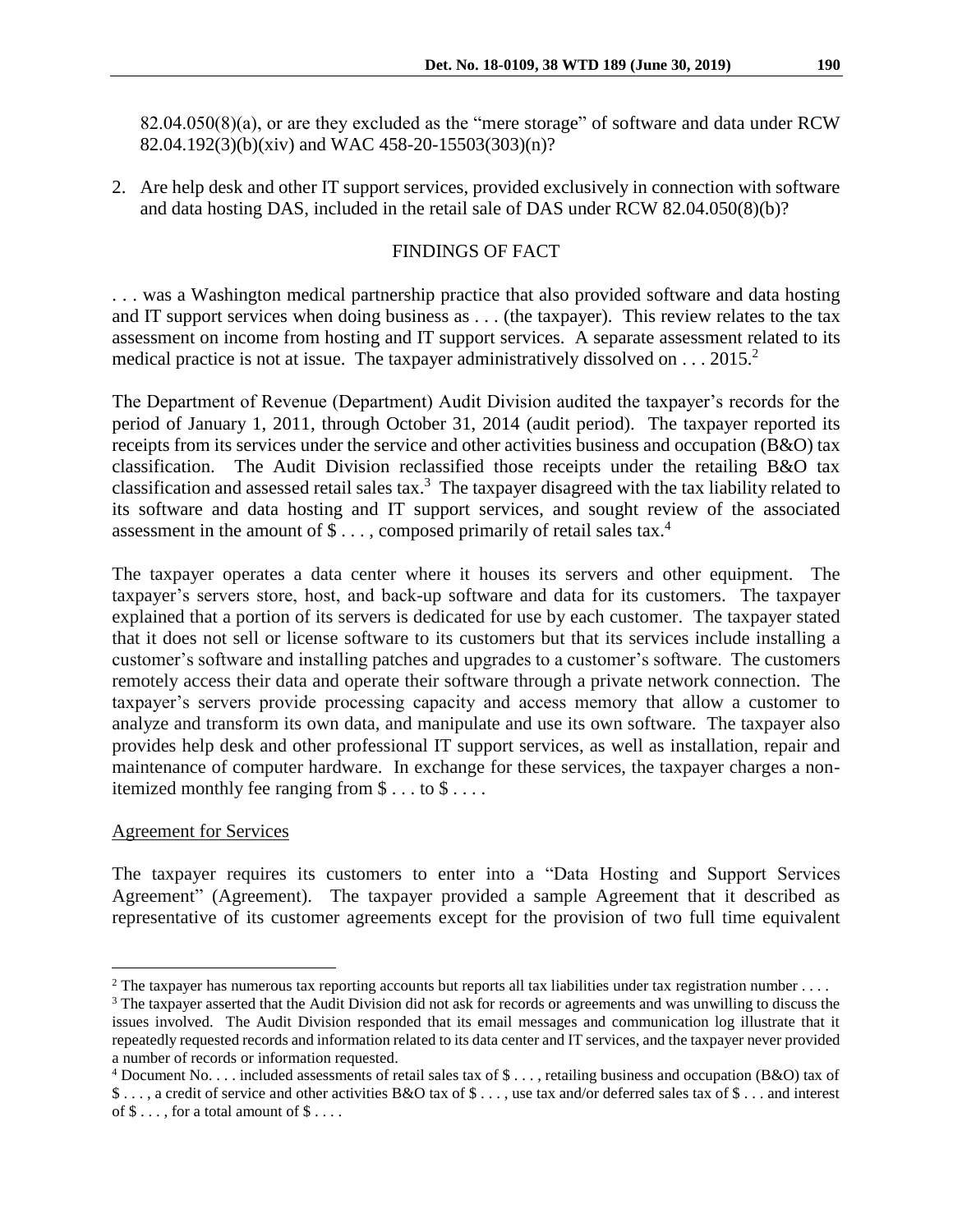(FTE) employees dedicated to serving that customer. The Agreement refers to the customer in the Agreement as "Clinic" and describes the services the taxpayer agrees to provide, as follows:

2. Services. During the term of this Agreement, [the taxpayer] shall provide application support services in connection with Clinic's license and use of the . . . suite, including all required equipment located at the Data Center, infrastructure, and personnel support required for such services (collectively, "Services"). . . .

Agreement, page 3.

[...(Software)] is software used by many health care organizations for electronic medical record and practice management.<sup>5</sup> The taxpayer specializes in providing hosting and support services in connection with [Software]. The "Data Center," referenced above, is the physical location where the taxpayer houses the "System." Agreement, page 2. The Agreement defines the "System" as "the electronic information system described in this Agreement through which Clinic's Protected Health Information may be hosted. . . ." *Id.* The taxpayer stated that the System is essentially its servers.

The Agreement continues to describe the Services, as follows:

The Services shall consist of those specific services described in Exhibit A hereto, which Exhibit is incorporated by reference. [The taxpayer] may also provide other services upon Clinic's request, including those services listed in Exhibit A as additional services (collectively, "Additional Services"). In connection with the Services, [the taxpayer] shall make the System available 24 hours per day, seven days per week, 365 days per year, subject to the System Performance Standards set forth in Exhibit E. [The taxpayer] shall provide the technical support for resolution of issues related to the Services and System as set forth in Exhibit A.

Agreement, page 3. Exhibit A of the Agreement, details the scope of services the taxpayer agrees to provide to Clinic:

Information Technology Full Outsource Solution

Service Level: 2.0 FTE<sup>6</sup>

[The taxpayer] will provide Clinic with the full scope of IT services required to;

- Maintain a healthy server infrastructure
	- o Pro-active system monitoring
	- o Regular maintenance and application of system updates, backups and downtime prevention measures
	- o Routinely work to optimize data center performance and security
- Provide responsive helpdesk and on-site support

 $\overline{a}$ <sup>5</sup> *See* . . . (last visited April 18, 2018).

<sup>&</sup>lt;sup>6</sup> The footnote in original regarding customer-specific FTE (full time equivalent) staff services is not included in this excerpt.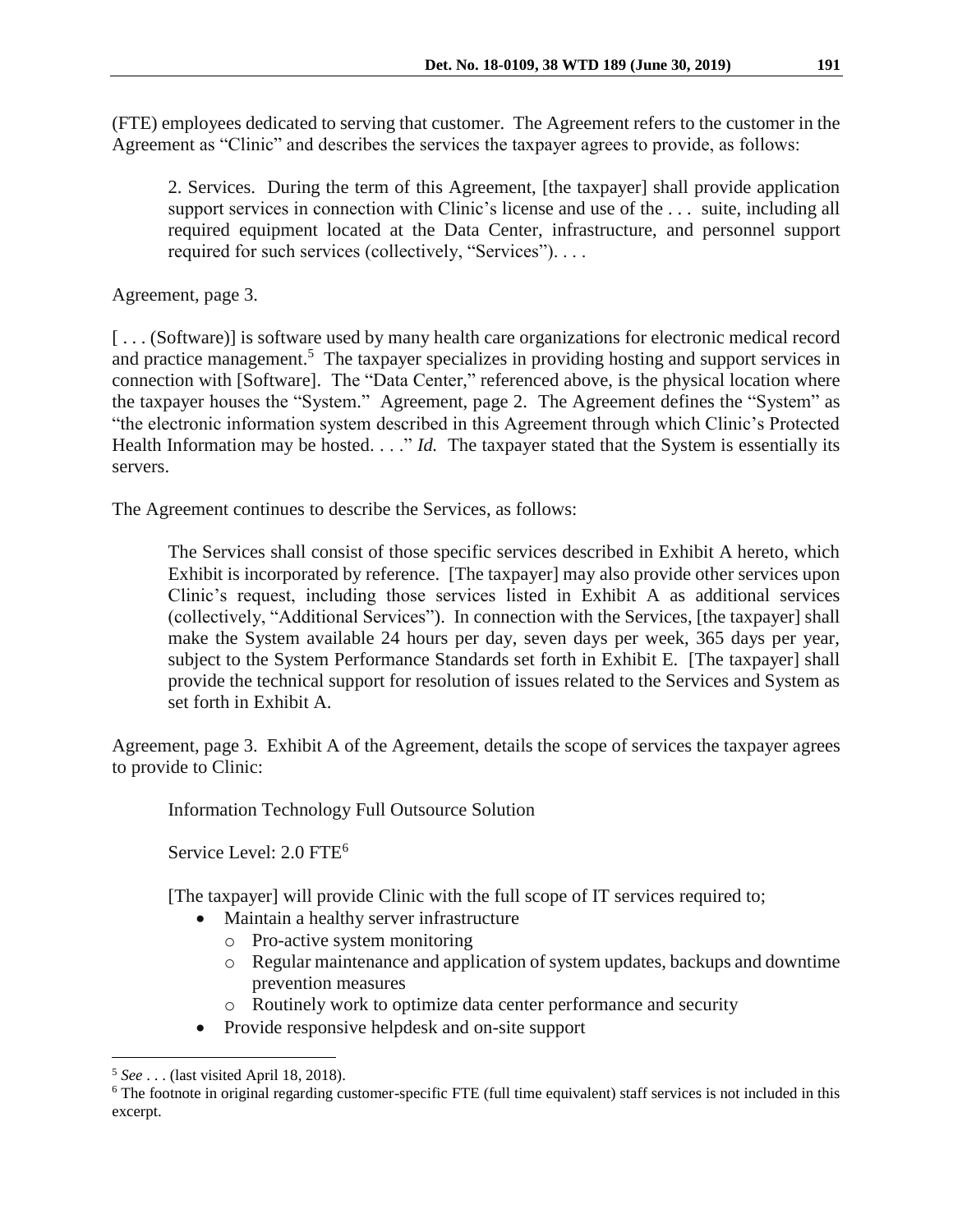- o Full software and hardware [desktop / laptop / tablet / thin] client support / break-fix
- o Access to our helpdesk ticketing system
- o 30 min response during production hours 7:30-5:30 / 60 mins during after-hours
- o F/T Technicians stationed within greater [town] area
- Provide IT Leadership
	- o Guidance for: Future technologies and updates, IT strategies, and ROI opportunities
		- communicated via regularly scheduled meetings
- Provide project management
	- o Clinic and [the taxpayer] will agree on scope, complexity and time line of projects. Projects will be billed [the taxpayer's] usual and customary amount for additional services. Project updates to be given across the length of the project including any situation that would cause the project time line to change.
- Advise Regarding IT purchasing
- Exceptions
	- o [Software] application support, workflows, customizations and processes shall be maintained by the clinic in house [Software] system managers<sup>7</sup>
		- [The taxpayer] has the capacity and desire to provide this support at an additional hourly rate.
	- o Anomalous / Complex Microsoft Support Cases
		- Technical support from the above vendors is not free. In very rare cases it's required to open a trouble ticket with a potential cost of up \$ . . . / incident. Any such technical support expense will be passed through to Clinic at cost.
	- o Home Network Issues
		- This agreement does not guarantee support for Clinic user home or other offsite network connections, including; hotel, Wi-Fi hot spots and cellular broadband.
			- A reasonable effort will always be made to assist the end-user.

Agreement, Exhibit A.<sup>8</sup>

 $\overline{a}$ 

The Agreement also provides that the taxpayer must maintain the security of the Data Center and the System. *See* Agreement, pages 8-9, paragraph 10, "Security Obligations." The taxpayer agrees to make the System available for use by Clinic's end user 24/7 every day of the year, subject to the "System Performance Standards" described in Exhibit E of the Agreement, which include the following:

Availability Level. [The taxpayer] will make the System available at least 99.8% of the time this Agreement is in effect. This availability refers to an access point on [the

<sup>&</sup>lt;sup>7</sup> The taxpayer explained at the hearing that these Clinic responsibilities are reflected in the provision in Exhibit B to the Agreement requiring Clinic to "provide a qualified super user capable of managing Tier 1 application issues within [Software]."

<sup>&</sup>lt;sup>8</sup> The text and format of Exhibit A is produced as it appears in the original except for omission of the original footnote identified in footnote 6 and added bracketed terms "[the taxpayer]" and "[Software]". Term "[desktop / laptop / tablet / thin]" bracketed in original.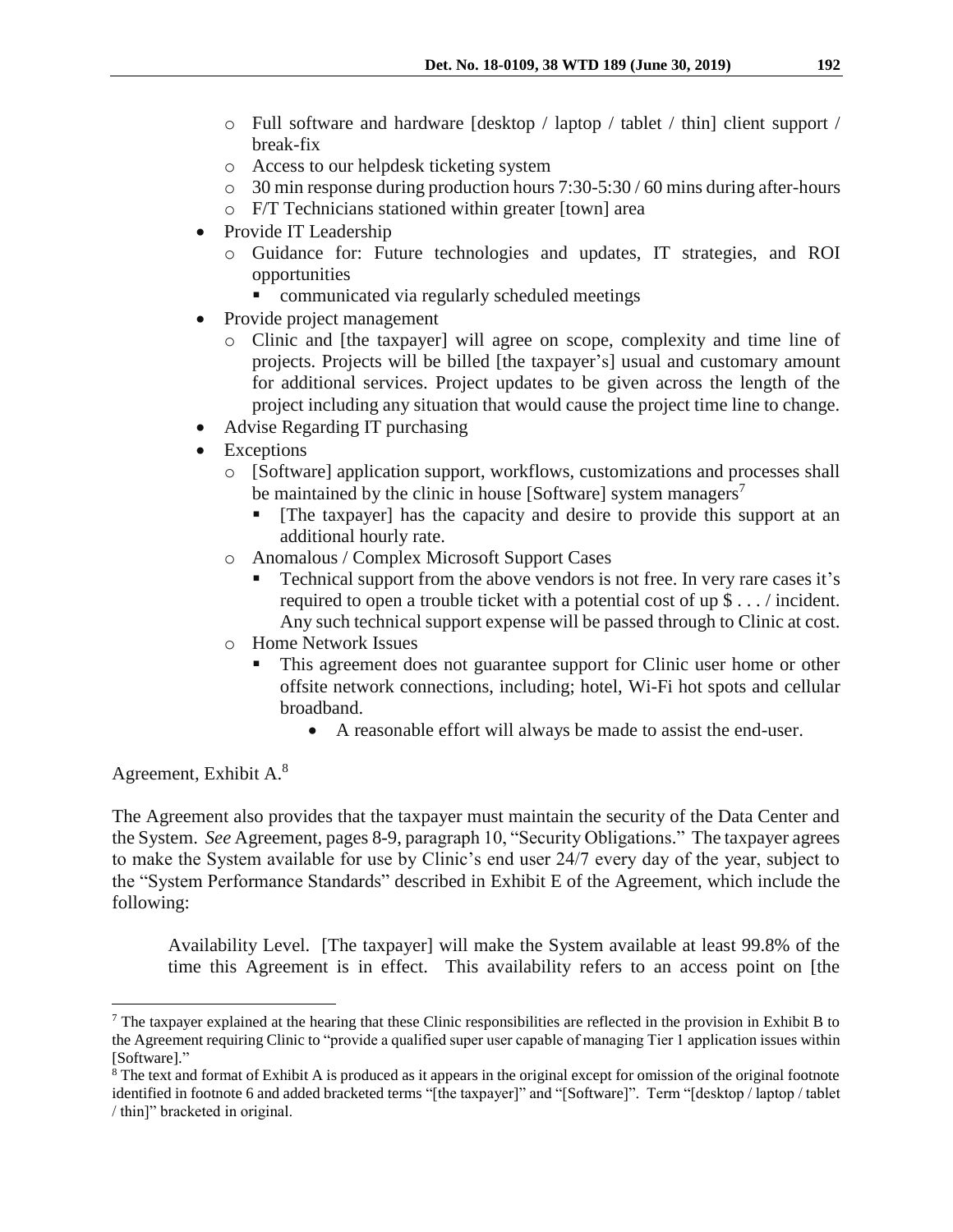taxpayer's] provider's backbone network  $(\ldots)$ <sup>9</sup>. It does not apply to the portion of the circuit that does not transit the hosting provider's (i.e. [the taxpayer's]) backbone (. . . etc.). Clinic is responsible for its own connectivity and Internet access. For purposes of the Uptime Service Level, the System is considered to have "System Unavailability" when the System is unavailable for use by Clinic's end users. . . .

Exhibit B of the Agreement requires Clinic to "provide a qualified super user capable of managing Tier 1 application issues within [Software]." The Agreement defines three tiers of support:

Tier 1 (T1) – basic support / onsite: changing passwords, adding users, basic break-fix etc. . . .

Tier 2 (T2) – intermediate support: call escalation – system not functioning as it is designed, i.e. can't open charts, system errors, etc. . . .

Tier 3 (T3) – Advanced concepts: back-end database support, terminal server – CCC form configurations, system performance tuning, MS OS, Print servers, Terminal services, WAN and 3rd party VPN connections, Redundant systems, backups/restores, etc. . . . .

Agreement, Exhibit A (ellipses in original).

The taxpayer designates its installation of software and software updates, and maintenance/repair of computer hardware as retail IT support services and the rest of its IT support services as "nonretail." The taxpayer indicated that it does not offer its non-retail support services separate from its retail services and that it offers its non-retail services exclusively in connection with its retail services, as represented by the Agreement.

# Reliability of Trouble Ticket Log

 $\overline{a}$ 

The taxpayer provided a log of the sample Agreement customer's helpdesk service requests, or "trouble tickets," for a five-month period between March 1, 2013, and July 29, 2013 (Log). The taxpayer indicated that the two dedicated technicians (the two FTE employees) under this customer's agreement were on-call to respond to trouble ticket requests for roughly 1600 hours during this period. The Log includes 176 entries. The taxpayer indicated that each entry includes an amount of time the taxpayer spent on the trouble ticket and that total time indicated on the Log for the 176 entries is approximately 146 hours. The taxpayer highlighted 43 of the Log entries that it asserts involved retailing activities, such as installing prewritten software (including patches or updates), repair and maintenance of computer hardware, and upgrading RAM. The taxpayer indicated that the total amount of time for the 43 highlighted Log entries is approximately 37.5 hours. The taxpayer asserts that for the remaining 1562.5 hours, the technicians were engaged in non-retail services, such as monitoring network systems, maintaining vendor relationships, planning new projects or making themselves available as standby support.<sup>10</sup> The taxpayer did not

<sup>9</sup> A "backbone" is "a part of computer network that interconnects various pieces of network, providing a path for the exchange of information between different LANs or subnetworks. A backbone can tie together diverse networks in the same building, in different buildings in a campus environment, or over wide areas. Normally, the backbone's capacity is greater than the networks connected to it." https://en.wikipedia.org/wiki/Backbone\_network (last viewed November 21, 2017).

<sup>&</sup>lt;sup>10</sup> We note that the taxpayer provides these characterizations of retail versus non-retail services. Some of these "nonretail" services may actually be retail services . . . .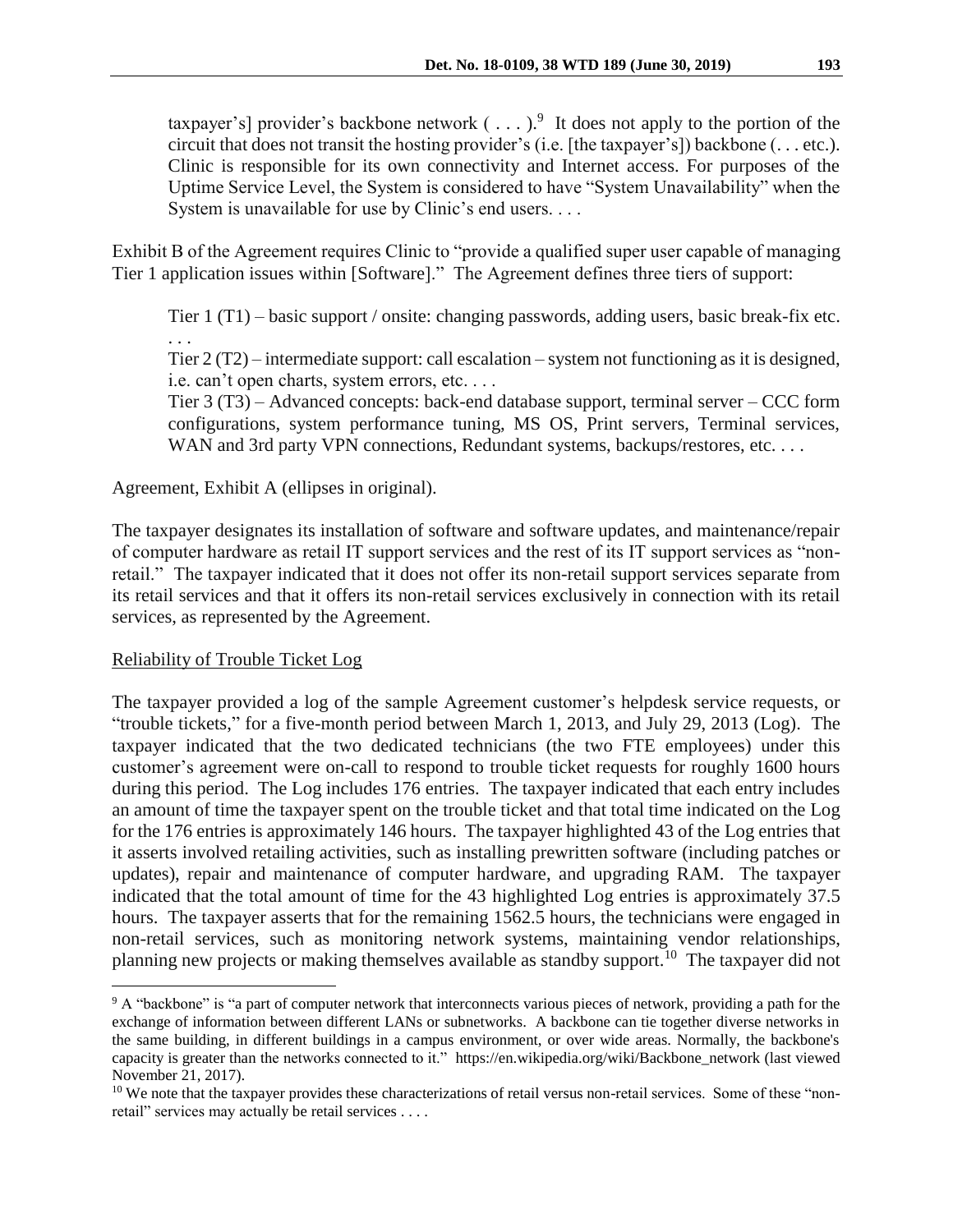provide any evidence supporting the taxpayer's activities during the 1562.5 hours it asserts were spent on non-retail activities. The taxpayer indicated that the Log contains only the trouble tickets and does not include the other services that the taxpayer provided under the Agreement.

. . . .

## ANALYSIS

Washington imposes retail sales tax on each retail sale in this state and retailing business and occupation (B&O) tax on gross proceeds of sales. RCW 82.04.250; RCW 82.08.020. The retail sales tax is "to be collected by the seller" and is "deemed to be held in trust by the seller until paid to the [D]epartment." RCW 82.08.050(2). If a seller fails to collect the retail sales tax as required, the seller is "personally liable to the state for the amount of the tax." RCW 82.08.050(3).

### 1. Software and data hosting.

The term "retail sale" encompasses sales and services, including the "installing, repairing, cleaning, altering, imprinting, or improving tangible personal property of or for consumers. . . ." RCW 82.040.050(2)(a). Therefore, the term "retail sale" includes [the routine] installing or uninstalling [of prewritten] computer software, including software upgrades and updates. *Id. See*  WAC 458-20-15502(7)(b).

Sales of digital automated services (DAS) to consumers are also retail sales, as provided in RCW  $82.04.050(8)(a)$ .<sup>11</sup> DAS means "any service transferred electronically that uses one or more software applications." RCW 82.04.192(3)(a). "Transferred electronically" means: "obtained by the purchaser by means other than tangible storage media. It is not necessary that a copy of the product be physically transferred to the purchaser. So long as the purchaser may access the product, it will be considered to have been electronically transferred to the purchaser." RCW 82.04.192(8). *See* WAC 458-20-15503. The Department's administrative rule governing the taxation of digital products . . . clarifies the meaning of "transferred electronically:"

Generally, this means the product is transferred using the public internet, a private network, or some combination. However, it is not necessary that the product be delivered to the purchaser. As long as the purchaser may access the product, it will be considered to have been electronically transferred to the purchaser. . . .

WAC 458-20-15503(102).

 $\overline{a}$ 

The taxpayer provides its customers a package of services it describes as an "Information Technology Full Outsource Solution." *See* Agreement, Exhibit A. The services described in the

<sup>&</sup>lt;sup>11</sup> RCW 82.04.050(8)(a) provides that "sale at retail" or "retail sale" includes:

<sup>. . .</sup> the following sales to consumers of digital goods, digital codes, and digital automated services:

<sup>(</sup>i) Sales in which the seller has granted the purchaser the right of permanent use;

<sup>(</sup>ii) Sales in which the seller has granted the purchaser a right of use that is less than permanent;

<sup>(</sup>iii) Sales in which the purchaser is not obligated to make continued payment as a condition of the sale; and

<sup>(</sup>iv) Sales in which the purchaser is obligated to make continued payment as a condition of the sale.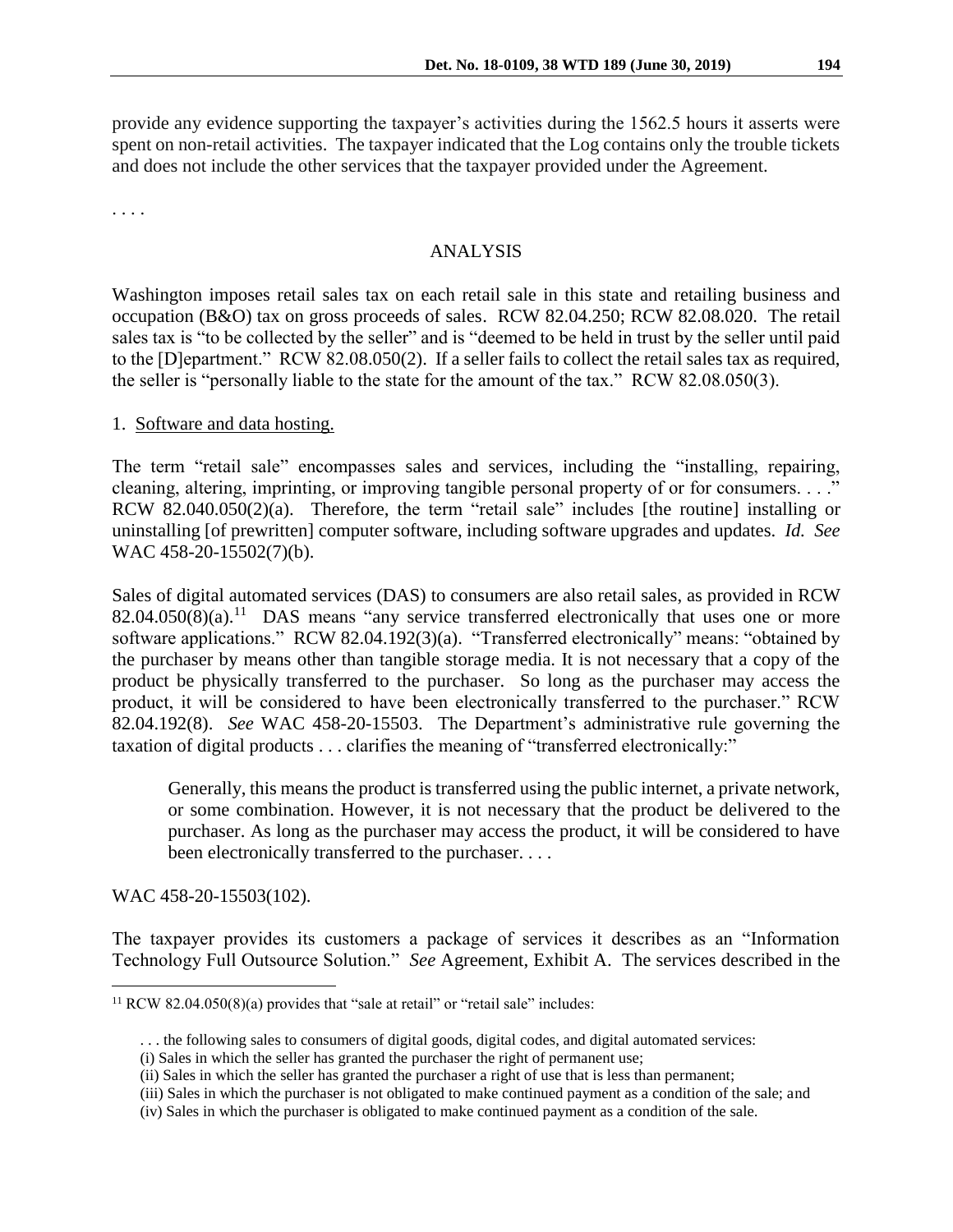Agreement center on the taxpayer providing its customers remote access to its servers via the Internet and private network connections, using one or more software applications. The taxpayer's customers store their software and data on the taxpayer's servers, and use the servers' processing capacity and access memory to run their software. The purpose of the software and data hosting services is to allow customers this use of their stored software, including the ability to analyze, transform, and manipulate the data associated with the software stored through this service. The taxpayer's software and data hosting services are DAS subject to retailing B&O tax and retail sales tax. *See* RCW 82.04.050(8)(a); RCW 82.04.192(3)(a).

However, mere storage of digital products and computer software, which includes providing space on a server for web hosting or backing-up data or other information, is excluded from the definition of DAS. RCW 82.04.192(3)(b)(xiv); WAC 458-20-15503(303)(n). Here, the taxpayer is providing more than "mere" data and software storage. As stated above, the taxpayer's software and data hosting services provide CPU capacity and random access memory that enables its customers to run their stored software. Under these circumstances, these services would not qualify for the exclusion under RCW 82.04.192(3)(b)(xiv) and WAC 458-20-15503(303)(n), and constitute DAS under RCW 82.04.192(3).

## 2. Services provided exclusively in connection with software and data hosting DAS.

A retail sale of DAS includes "any services provided by the seller exclusively in connection with the . . . digital automated services, whether or not a separate charge is made for such services." RCW 82.04.050(8)(b).

The sale of professional services, such as the taxpayer's telephone consulting, help desk services, remote diagnostic services, and other professional services, are generally taxable under the service and other activities B&O tax classification. *See* RCW 82.04.190(2); WAC 458-20-15502(7)(d)(i). Because the taxpayer provides these professional IT services exclusively in connection with its software and data hosting DAS, the services under the Agreement are retail sales under RCW 82.04.050(8)(b). *See* Det. No. 11-0001, 32 WTD 93 (2013) (holding that data processing services, otherwise subject to service and other activities B&O tax, were retail services and subject to use tax under RCW 82.12.020(1)(e)(i) because they were provided exclusively in connection with online property management DAS).

The taxpayer argues that the transaction under the Agreement should be subject to the "bundled transaction" statutes, RCW 82.08.190 and RCW 82.08.195. In general, a bundled transaction is a retail sale of two or more distinct and identifiable products for one non-itemized price, and is taxed as a retail transaction. *See* RCW 82.08.190(1)(a); RCW 82.08.195(1). The taxpayer claims that the transaction meets this definition but is taxed as a non-retail transaction under two exclusions: (1) the retail services are essential to the non-retail services, provided exclusively in connection with the non-retail services, and the non-retail services are the true object of the transaction under RCW 82.08.190(4)(b); and (2) the retail services component of the Agreement is de minimis compared with the non-retail component and taxed as a non-retail service under RCW 82.08.190(4)(c).